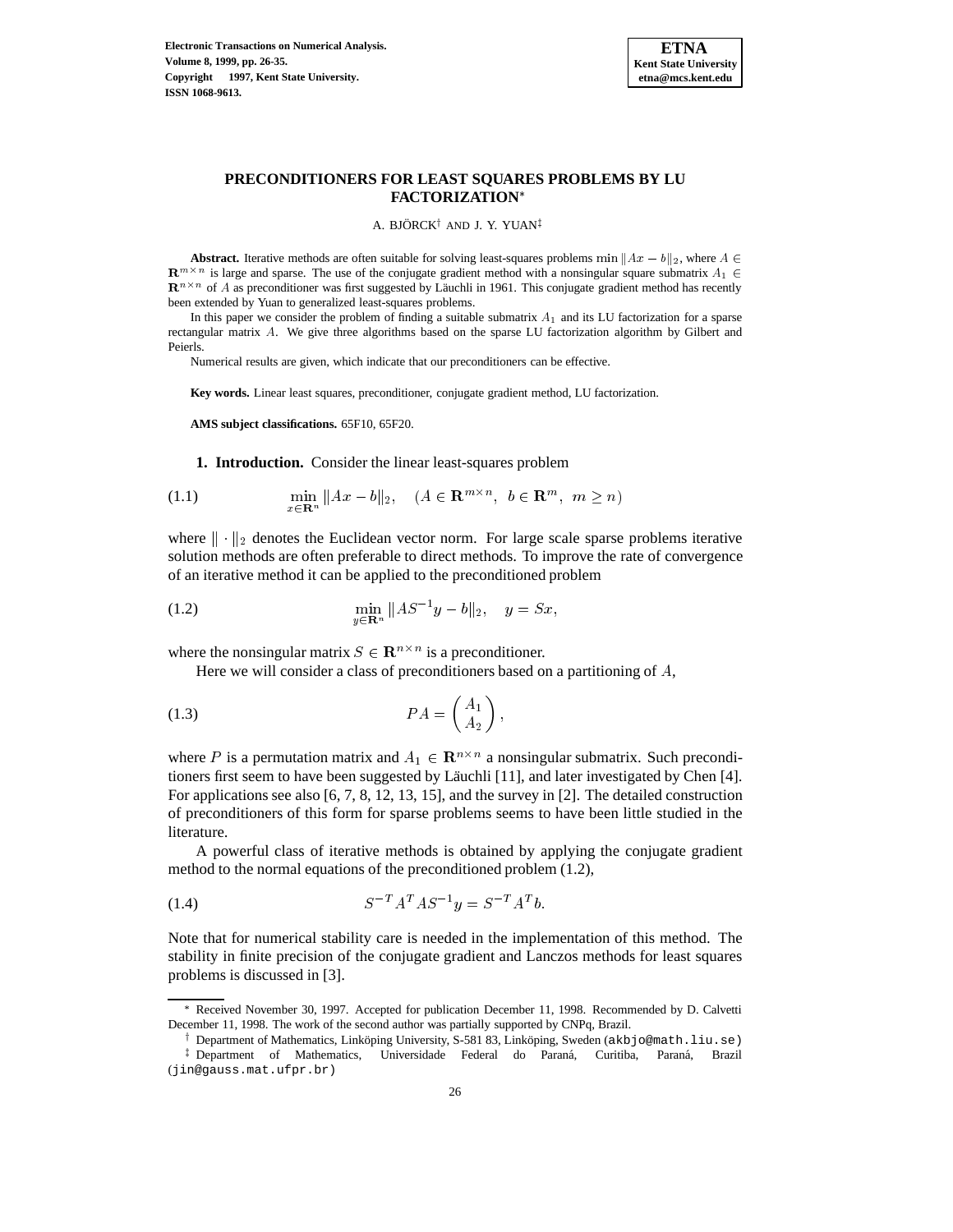Yuan [18] recently presented block iterative methods, which use  $A_1$  as preconditioner, for the generalized least-squares problem

(1.5) 
$$
\min_{x \in \mathbf{R}^n} (Ax - b)^T W^{-1} (Ax - b),
$$

where  $W$  is symmetric and positive definite. The solution to this problem satisfies the normal equations  $A^T W^{-1} A x = A^T W^{-1} b$ . Introducing the scaled residual vector  $r = W^{-1} (b - Ax)$ these can be written in augmented form as

$$
\begin{cases}\nWr + Ax & = b \\
A^T r & = 0\n\end{cases}
$$

An outline of the paper is as follows. In Section 2 we give two basic conjugate gradient methods using  $A_1$  in (1.3) as preconditioner, and give bounds for the rate of convergence. We also show how one of these can be adapted to solve the generalized least squares problem (1.5). An algorithm for selecting n linearly independent rows from  $A$  to form  $A_1$ , and performing a sparse LU factorization of  $A_1$  is outlined in Section 3. In order to save multiplication and storage, we use a modification of the algorithm of Gilbert and Peierls [9]. In order to ensure the numerical stability of this algorithm, we consider using partial pivoting.

In Section 4 the LU factorization algorithms are tested on some sparse rectangular matrices from the Harwell-Boeing sparse matrix collection [5]. Numerical comparisons between the conjugate gradient method and the preconditioned conjugate gradient method with the preconditioner  $A_1$  given by our algorithms are also given for the generalized least squares problem  $(5)$  where A and W are Hilbert matrices. From the comparison results, the preconditioned conjugate gradient method is much better than the conjugate gradient method.

**2. CG methods preconditioned by LU factorizations.** Iterative methods using  $A_1$  in (1.3) as preconditioner often have very good convergence properties. However, the row permutation matrix P must be chosen so that the n rows of  $A_1$  are linearly independent and  $AA_1^{-1}$  is well conditioned.

In this section we assume for simplicity that the permutation  $P$  in (1.3) has been carried out in advance, and that we have computed the matrix  $C = A_2 A_1^{-1} \in \mathbb{R}^{(m-n)\times n}$ , where

(2.1) 
$$
AA_1^{-1} = \begin{pmatrix} I_n \\ A_2 A_1^{-1} \end{pmatrix} = \begin{pmatrix} I \\ C \end{pmatrix}.
$$

Then the preconditioned problem can be written in the form

(2.2) 
$$
\min_{y} \left\| \begin{pmatrix} I_n \\ C \end{pmatrix} y - \begin{pmatrix} b_1 \\ b_2 \end{pmatrix} \right\|, \quad y = A_1 x, \quad C = A_2 A_1^{-1},
$$

where b has been partitioned conformingly with A. The normal equations for this problem are

$$
(2.3) \t\t\t (I_n + C^T C)y = b_1 + C_2^T b_2,
$$

and x can then be retrieved from  $A_1x = y$ . Läuchli [11] proposed to apply the conjugate gradient algorithm to this system of equations. This leads to the following algorithm: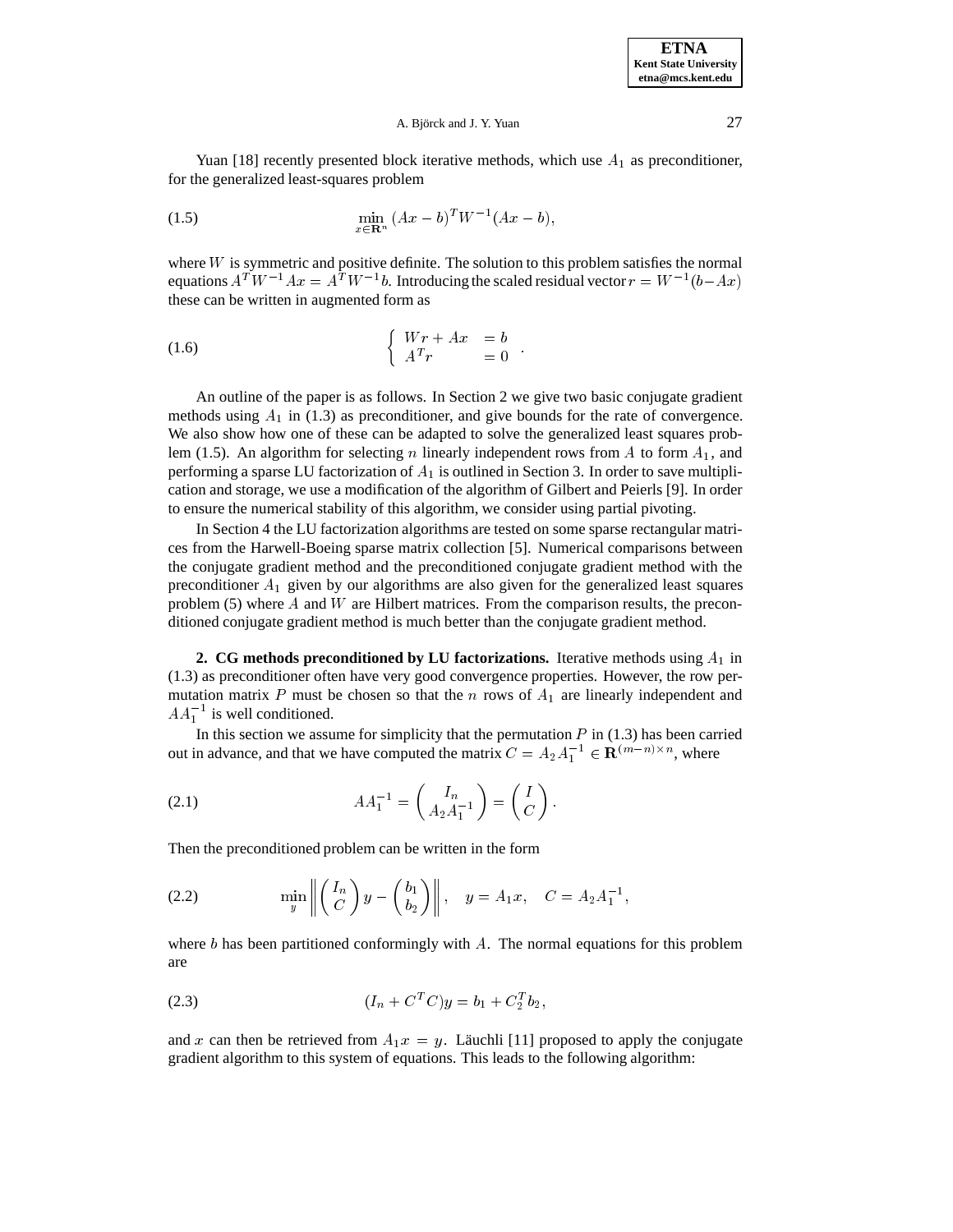## LU PRECONDITIONED CGLSI. Set

$$
r_1^{(0)} = b_1, \quad r_2^{(0)} = b_2, \quad p^{(0)} = s^{(0)} = b_1 + C^T b_2, \quad \gamma_0 = ||s^{(0)}||_2^2,
$$

and for  $k = 0, 1, 2, \dots$  while  $\gamma_k > tol$  compute

**College** 

$$
q^{(k)} = Cp^{(k)},
$$
  
\n
$$
\alpha_k = \gamma_k / (\|p^{(k)}\|_2^2 + \|q^{(k)}\|_2^2),
$$
  
\n
$$
r_1^{(k+1)} = r_1^{(k)} - \alpha_k p^{(k)},
$$
  
\n
$$
r_2^{(k+1)} = r_2^{(k)} - \alpha_k q^{(k)},
$$
  
\n
$$
s^{(k+1)} = r_1^{(k+1)} + C^T r_2^{(k+1)},
$$
  
\n
$$
\gamma_{k+1} = \|s^{(k+1)}\|_2^2,
$$
  
\n
$$
\beta_k = \gamma_{k+1} / \gamma_k,
$$
  
\n
$$
p^{(k+1)} = s^{(k+1)} + \beta_k p^{(k)}.
$$

Solve x from  $A_1x = b_1 - r_1$ .

It is well known (see Björck  $[2, Chap. 7.4]$ ) that for the conjugate gradient method applied to the preconditioned normal equations (1.4) the error is reduced according to

$$
||A(x - x_k)||_2 \le 2\left(\frac{\sqrt{\kappa} - 1}{\sqrt{\kappa} + 1}\right)^k ||A(x - x_0)||_2
$$

where  $x_0$  is the initial solution and  $\kappa = \kappa (S^{-T} A^{T} A S^{-1})$  the condition number of the preconditioned normal matrix.

The convergence of the conjugate gradient method applied to (2.3) has been studied by Freund [8]. The eigenvalues of  $(I_n + C^T C)$  are

(2.4) 
$$
\lambda_i = 1 + \sigma_i^2(C), \qquad i = 1, ..., n,
$$

where  $\sigma_i(C)$  are the singular values of C. It follows that

$$
\kappa(AA_1^{-1}) = \frac{\sqrt{1 + \sigma_1^2(C)}}{\sqrt{1 + \sigma_n^2(C)}} \le \sqrt{1 + \alpha^2},
$$

where

(2.5) 
$$
\alpha = \sigma_1(C) = ||C||_2 = ||A_2 A_1^{-1}||_2 \le \frac{\sigma_{\max}(A_2)}{\sigma_{\min}(A_1)}.
$$

Hence, the standard error bounds based on Chebyshev polynomials for this CG method is (see Freund [8])

(2.6) 
$$
\frac{\|A(x-x_k)\|_2}{\|A(x-x_0)\|_2} < 2\frac{\rho^{2k}}{1+\rho^{4k}} \qquad \rho = \frac{\alpha}{1+\sqrt{1+\alpha^2}}.
$$

To get fast convergence we want to have  $\alpha$  small. According to (2.5) this is achieved if the blocking (1.3) can be chosen so that  $||A_2||_2$  is small and  $A_1$  well-conditioned. Since C has at most  $p = \min\{m - n, n\}$  distinct singular values, the matrix  $(I + C<sup>T</sup>C)$  will have at most min $\{p+1, n\}$  distinct eigenvalues. Hence, in exact arithmetic, CGLSI will converge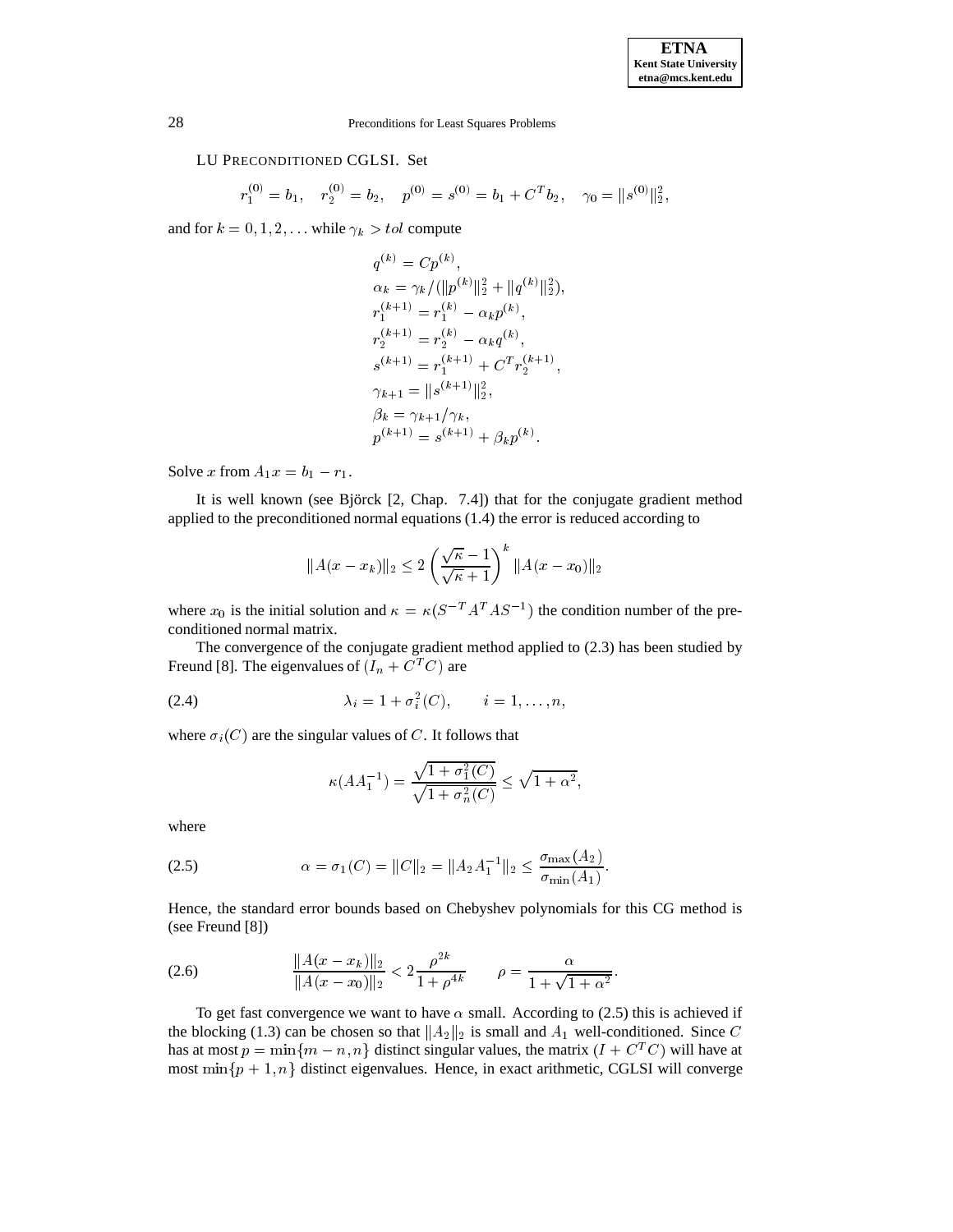in at most min $\{p+1, n\}$  steps. Therefore, in particular, we can expect rapid convergence if  $p \ll n$ .

An alternative is obtained by eliminating  $r_1$  from the relations

$$
r_1 = b_1 - y = -C^T r_2, \qquad r_2 = b_2 - Cy.
$$

Then we get a system of dimension  $(m - n) \times (m - n)$  for  $r_2$ 

$$
(CCT + Im-n)r2 = b2 - Cb1,
$$

and  $x$  can be retrieved from

$$
(2.8) \t\t\t A_1x = b_1 + C^T r_2.
$$

The system (2.7) can be interpreted as the normal equations for

(2.9) 
$$
\min_{r_2} \left\| \begin{pmatrix} -C^T \\ I_{m-n} \end{pmatrix} r_2 - \begin{pmatrix} b_1 \\ b_2 \end{pmatrix} \right\|.
$$

If  $(m - n)$  is small the system (2.7) can be cheaply solved by Cholesky factorization, A QR decomposition of the matrix  $(-C \ I_{m-n})^T$  of size  $n \times (m-n)$  also can be used to solve for  $r_2$ . Note that the special form of this matrix allows for further economizing in the QR decomposition, see [2, Sec. 2.7.2].

The conjugate gradient method can be adapted to solve the system (2.7). The resulting algorithm is as follows:

LU PRECONDITIONED CGLSII. Set

$$
v_1^{(0)}=b_1,\quad v_2^{(0)}=b_2,\quad p^{(0)}=s^{(0)}=b_2-Cb_1,\quad \gamma_0=\|s^{(0)}\|_2^2,
$$

and for  $k = 0, 1, 2, \ldots$  while  $\gamma_k > tol$  compute

$$
q^{(k)} = -C^{T}p^{(k)},
$$
  
\n
$$
\alpha_{k} = \gamma_{k}/(||p^{(k)}||_{2}^{2} + ||q^{(k)}||_{2}^{2}),
$$
  
\n
$$
v_{1}^{(k+1)} = v_{1}^{(k)} - \alpha_{k}q^{(k)},
$$
  
\n
$$
v_{2}^{(k+1)} = v_{2}^{(k)} - \alpha_{k}p^{(k)},
$$
  
\n
$$
s^{(k+1)} = v_{2}^{(k+1)} - Cv_{1}^{(k+1)},
$$
  
\n
$$
\gamma_{k+1} = ||s^{(k+1)}||_{2}^{2},
$$
  
\n
$$
\beta_{k} = \gamma_{k+1}/\gamma_{k},
$$
  
\n
$$
p^{(k+1)} = s^{(k+1)} + \beta_{k}p^{(k)}.
$$

Solve  $A_1 x = b_1 - C^T (b_2 - v_2)$  for x.

Algorithm CGLSII requires about the same storage and work as CGLSI. Since the eigenvalues of  $(I + CC^T)$  are the same as those of  $(I + C^T C)$  the convergence rate will also be the same. Yuan [18] has shown that an advantage of CGLSII is that it can more easily be adapted to solve generalized least squares problems. For the generalized problem (1.5) the normal equations (2.3) become

(2.10) 
$$
(I_n \t C^T) W^{-1} \begin{pmatrix} I_n \\ -C \end{pmatrix} y = (I_n \t C^T) W^{-1} b, \t A_1 x = y.
$$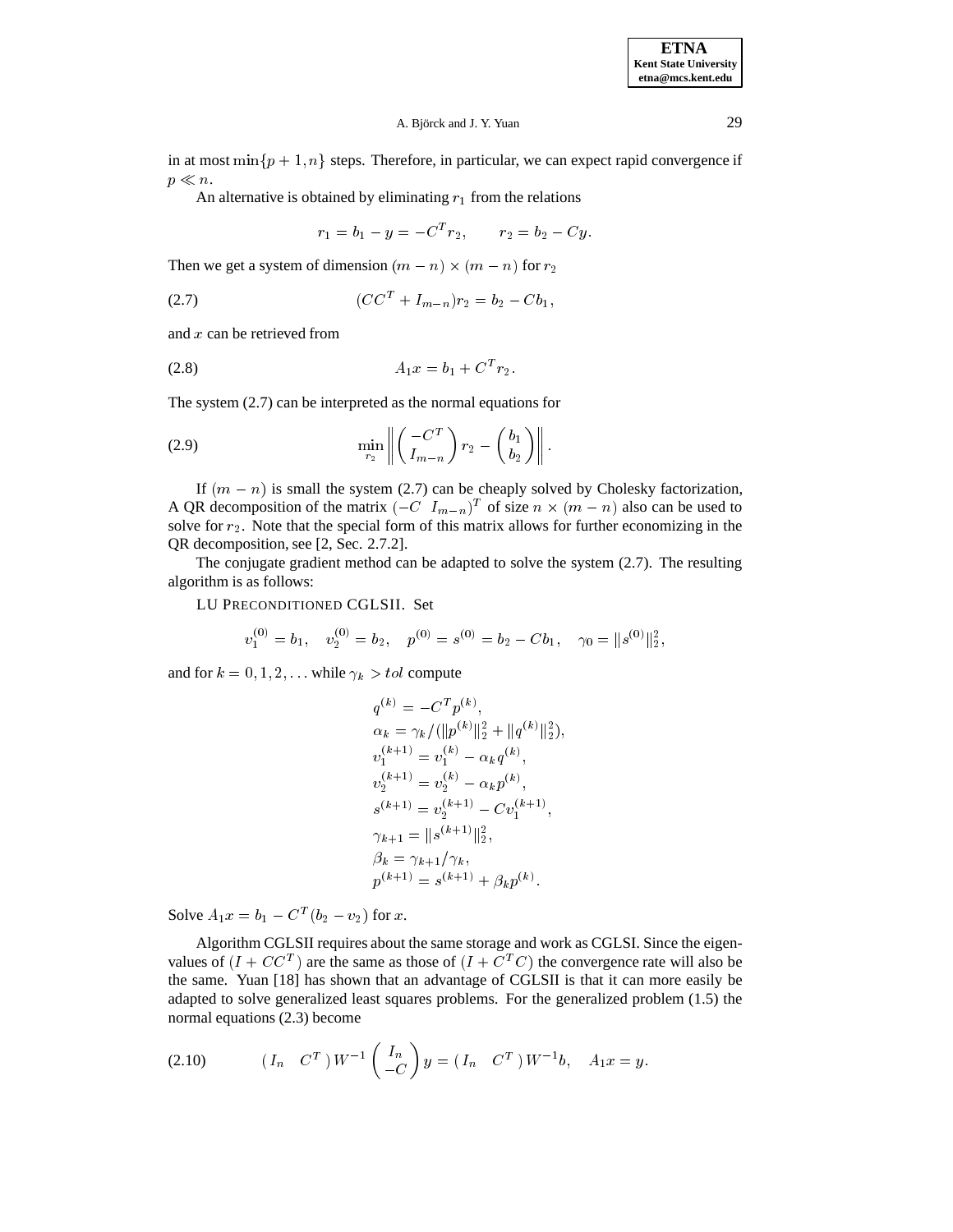On the other hand the equations (2.7) and (2.8) generalize to

(2.11) 
$$
(-C \tI_{m-n}) W\left(\frac{-C^T}{I_{m-n}}\right) r_2 = b_2 - C b_1,
$$

(2.12) 
$$
A_1 x = b_1 - (I_n \quad 0) W \begin{pmatrix} -C^T \\ I_{m-n} \end{pmatrix} r_2.
$$

Here the symmetric system (2.11) can be solved by the conjugate gradient method without the need of inverting or factorizing the full covariance matrix  $W$ . Yuan shows in [18] that the standard error bounds based on Chebyshev polynomials for this CG method is

$$
(2.13) \qquad \frac{\|A(x-x_k)\|_{W^{-1}}}{\|A(x-x_0)\|_{W^{-1}}} < 2\frac{\rho^{2k}}{1+\rho^{4k}}, \qquad \rho^2 = \frac{(1+\alpha^2)\beta - 1}{(1+\sqrt{(1+\alpha^2)\beta})^2}.
$$

where  $\beta = \kappa(W)$  is the spectral condition number of W, and

$$
||x||_{W^{-1}} = (x^T W^{-1} x)^{1/2}.
$$

(For  $\beta = 1$  this estimate reduces to (2.6).)

THEOREM 2.1. Let  $\lambda_n$  and  $\gamma_n$  be smallest eigenvalues of  $A<sup>T</sup> A$  and  $A<sup>T</sup><sub>1</sub> A<sub>1</sub>$  respectively. *Then*

$$
\kappa(I + C^T C) \le \kappa(A^T A) \frac{\lambda_n}{\gamma_n}.
$$

*Proof.* Let  $\lambda_1$  be the largest eigenvalue of  $A^T A$ ,  $A_1 x_1$  eigenvector of  $I + C^T C$  associated with  $\sigma_1$ , the largest eigenvalue of  $I + C^T C$ , i.e.,  $\lambda_1 = \max_{\|x\|_2=1} x^T A^T A x$  and  $\sigma_1 =$  $\max_{\|x\|_2=1} x^T (I + C^T C) x$ . Then,

$$
\lambda_1 \ge x_1^T A_1^T (I + C^T C) A_1 x_1 = \sigma_1 x_1^T A_1^T A_1 x_1 \ge \sigma_1 \gamma_n.
$$

Assume that  $\sigma_n = \min_{\|x\|_2=1} x^T (I + C^T C) x$  is the smallest eigenvalue of  $I + C^T C$ . Hence,  $\sigma_n \geq 1$ . It follows that

$$
\kappa(I + C^T C) \le \sigma_1 \le \frac{\lambda_1}{\gamma_n} = \kappa(A^T A) \frac{\lambda_n}{\gamma_n}.
$$

 $\Box$ 

REMARK 1. *If*  $x_1$  *is not eigenvalue of*  $A<sup>T</sup> A$  *associated with*  $\lambda_1$ *, then* 

$$
\kappa(I + C^T C) < \kappa(A^T A) \frac{\lambda_n}{\gamma_n}.
$$

*Thus we must choose the preconditioner*  $A_1$  *as well as possible such that*  $\gamma_n \approx \lambda_n$  *to guarantee*  $\kappa(I + C^TC) \leq \kappa(A^TA)$ *.* 

**3. LU-decomposition algorithms.** Läuchli [11] used Gauss-Jordan elimination to explicitly compute the matrix  $C = A_2 A_1^{-1}$  in (2.1). Then at each iteration step in the preconditioned conjugate gradient methods matrix vector products with C and  $C<sup>T</sup>$  are computed. This approach is suitable only when  $(m - n)$  is not too large compared to n.

When  $A$  has many more rows than columns it is preferable to factorize just  $A_1$  rather than A and not form the matrix  $C = A_2 A_1^{-1}$  explicitly. If C is not formed, we need to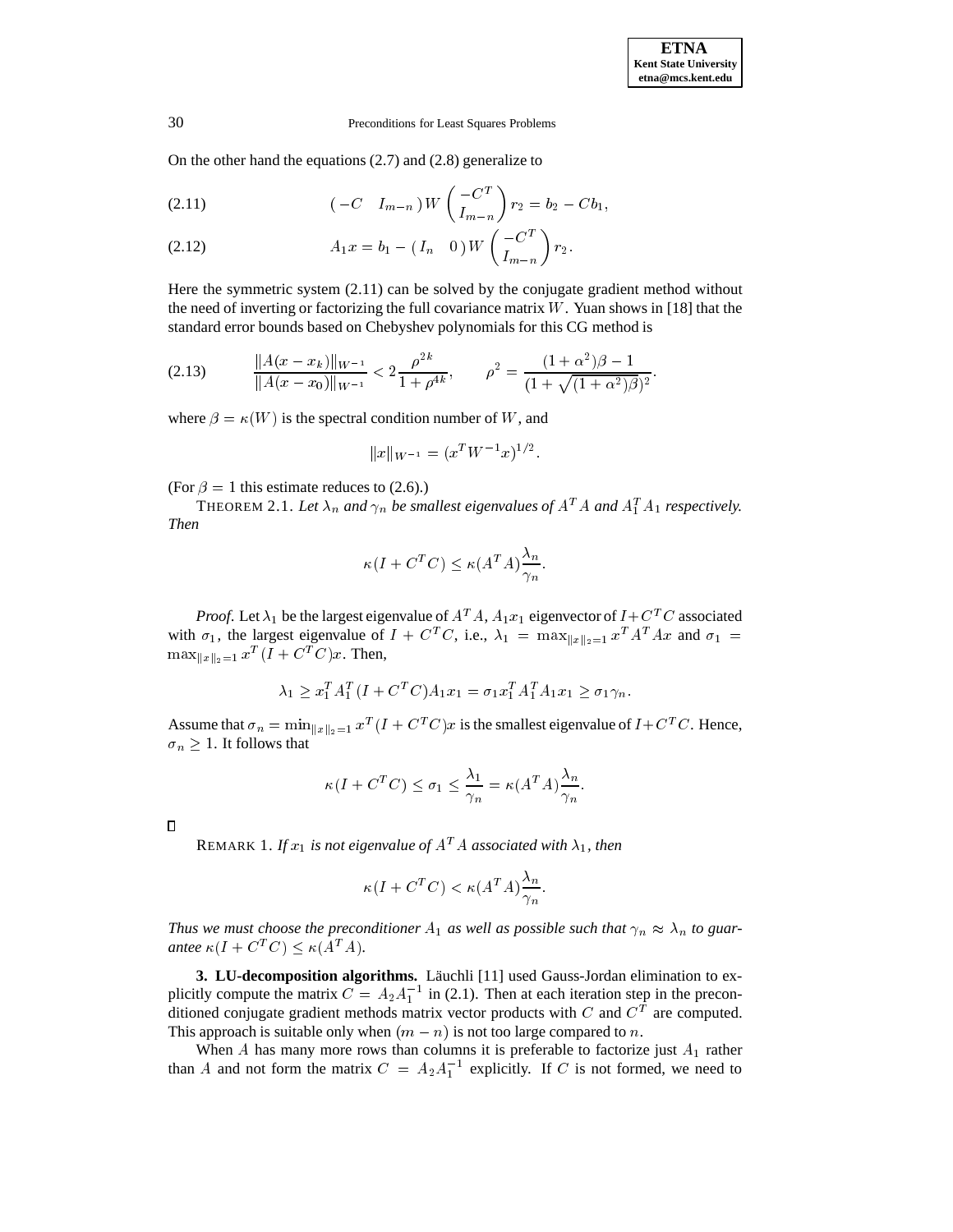perform in each iterative step two matrix vector multiplications with  $A_2$  and  $A_2^T$ , and solve two linear systems of the form

(3.1) 
$$
A_1 y = c
$$
 and  $A_1^T z = d$ .

To do this efficiently we need to compute the LU factorization of  $A_1$ . We could compute the LU factorization of the complete matrix A and then extract the LU factorization of A. However, this would require extra computation and storage. Further we would need an auxiliary array to save a copy of  $A_2$ .

We will use the sparse LU-decomposition algorithm of Gilbert and Peierls [9], modified so that we get a LU decomposition of  $A_1$  only. This algorithm performs Gaussian elimination in column-wise order, and breaks the computation of each column into a symbolic and a numerical stage. The jth column of L and U are computed by solving a sparse triangular system. This approach allows partial pivoting by rows to be performed in time proportional to arithmetic operations.

The algorithm of Gilbert and Peierls can be modified to work for an  $n \times m$  matrix with  $m \geq n$ . For our least squares problems the matrix A is  $m \times n$ , with  $m \geq n$ . Therefore we apply Gilbert and Peierls' algorithm to the transposed matrix  $A<sup>T</sup>$  to obtain a factorization  $A_1 = U^T L^T$  of an  $n \times n$  nonsingular submatrix. To reduce fill-in we first sort the rows of A by increasing nonzero count.

We use similar notations as Gilbert and Peierls in [3] for description of the basic algorithm. Thus j is the index of the row of L and U being computed.  $a_j = (a_{j1}, \ldots, a_{j,j-1})^T$ ,  $a_{j} = (a_{jj}, \ldots, a_{jn})^{\top}$ ,

$$
L_j = \begin{pmatrix} l_{11} & \cdots & 0 \\ \vdots & \ddots & \vdots \\ l_{j-1,1} & \cdots & l_{j-1,j-1} \end{pmatrix} \quad L'_j = \begin{pmatrix} l_{j1} & \cdots & l_{j-1,j} \\ \vdots & \ddots & \vdots \\ l_{1,n} & \cdots & l_{j-1,n} \end{pmatrix},
$$

and  $l'_{i} = (l_{i1},...,l_{nj})^{T}$ ,  $u_{j} = (u_{1j},...,u_{j-1,j})^{T}$  where  $l_{ij} = 1$ . Also we use  $c'_{i} =$  $(c_{ij}, \ldots, c_{nj})^T$  as an intermediate result.

In the basic algorithm SP1, if  $|u_{ii}| < \epsilon$ , where  $\epsilon$  is small tolerance, we consider the *i*th column in  $A<sup>T</sup>$  as linearly dependent on the first  $i - 1$  columns. Such a column is put out of all further computations in the factorization, and interchanged with a later column. We repeat this process until  $i = n$  or more than  $m - n$  linearly dependent columns have been found. The output of Algorithm SP1 is  $A_1 = U^T L^T$  where L is unit lower triangular.

ALGORITHM SP1

1. *Set initial values*  $l = m$ ,  $index(i) = i$ ,  $i = 1, \ldots, m$ ; *2. For* <sup>j</sup> = 1*, to* <sup>n</sup> *do Compute column* j *of* U *and* L*;* 2.1 solve  $L_j u_j = a_j$  for  $u_j$ ;  $(a_j^T$  is the jth row in A)  $2.2 c_j = a'_j - L'_j u_j;$  $2.3$  if  $|c_{jj}| \geq \epsilon$  then go to 2.5<br>else<br>interchange the jth column and the lth column of  $A^T$ , *else*

*and update index and* l*;*

 $2.4$  if  $l \leq j$  then  $rank(A) < n$  and stop else goto 2.1  $2.5 u_{jj} = c_{jj}; \quad l'_i = c_j / u_{jj}.$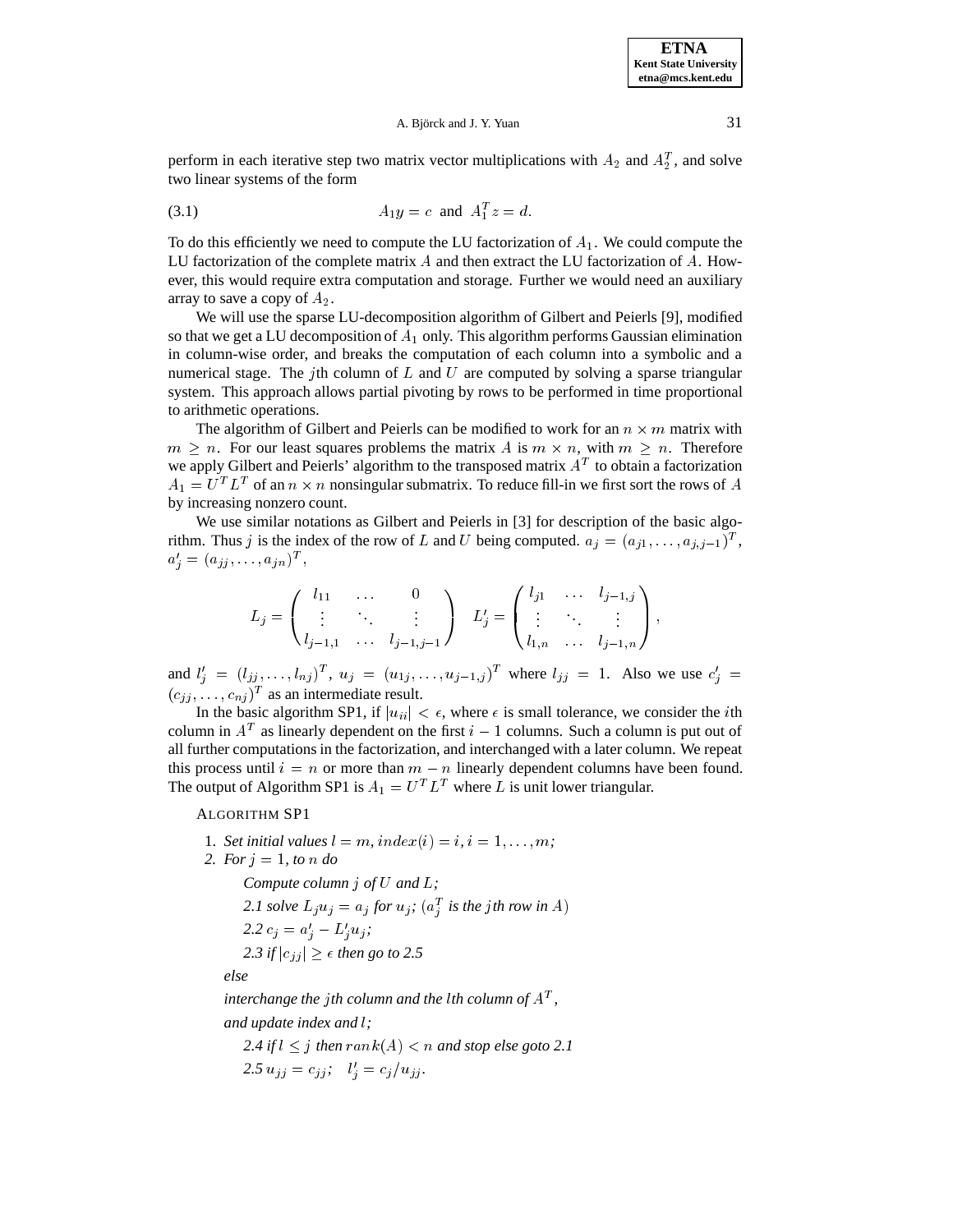The upper triangular solve in step 2.1 proceeds as follows (see [9]: for each  $k$  with  $u_{kj} \neq 0$  (in the topological order determined in the previous step) do

$$
u_j = u_j - u_{kj} (l_{1k} \quad \ldots \quad l_{j-1,k})^T.
$$

Algorithm SP1 computes elements in the LU-decomposition of  $A_1$  in a column-wise fashion. Now we shall consider the LU decomposition of  $A_1$  as  $U^T L T$  where U is unit upper triangular.

ALGORITHM SP2

1. *Set initial values*  $l = m$ ,  $index(i) = i$ ,  $i = 1, \ldots, m$ ; *2. For*  $j = 1, \ldots, n$  *do 2.1 solve*  $U_j l_j = a_j$  *for*  $l_j$ ;  $2.2 c_j = a'_j - U'_j l_j;$ 2.3 if  $|c_{ij}| \geq \epsilon$  then go to 2.5 *else interchange the* j*th row and the* l*th row of* A*, and update index and* l*;*

 $2.4$  if  $l \leq j$  then  $rank(A) < n$  and stop else goto 2.1  $2.5 l_{jj} = c_{jj}; \quad u'_j = c_j / l_{jj}.$  $2.6 l = m$ 

Algorithm SP3 performs partial pivoting, and is obtained by making the following changes in Algorithm SP2:

ALGORITHM SP3 *Before step 2.3 insert 2.3a*  $k = arg \max_{j \leq i \leq n} |c_{ji}|$  *and*  $s1 = c_{jk}$ ; *Change 2.6 to:*

*2.6 if* k <sup>=</sup> j *goto 2.7 else do exchange*  $c_{jj}$ *, index* $1(j)$  *and*  $U'_{ji}$ *,*  $(i = 1, \ldots, j - 1)$ *. respectively with*  $c_{jk}$ *, index* $1(k)$  *and*  $U'_{jk}$ *,*  $(i = 1, \ldots, j - 1)$ *.* 2.7 $l_{jj} = c_{jj}$  $u'_{j} = c_{j}/l_{jj}$ .

We finally mention an alternative approach suggested by Saunders [16] is to use Gaussian elimination with row interchanges to compute a stable, sparse factorization  $PA = LU$ , where  $L \in \mathbb{R}^{m \times n}$  unit lower trapezoidal, U upper triangular, and use U as preconditioner. The rational for this choice is that any ill-conditioning in A is usually reflected in  $U$ , and  $L$  tends to be well conditioned. A preliminary pass through the rows of  $A$  can be made to select a triangular subset with maximal diagonal elements. The matrix  $L$  is not saved, and subsequent use of the operator  $AU^{-1}$  involves back-substitution with U and multiplication with A. This approach has the advantage that often there is very little fill in  $U$ , and hence  $U$  is likely to contain less non-zeros than <sup>A</sup>.

**4. Numerical experiments.** All programs were written in FORTRAN 77 and executed in double precision. The computations were performed on a SUN Workstation running UNIX at Information Laboratory, the Federal University of Paraná, Curitiba, Brazil.

The three LU factorization algorithms in Section 3 were tested on some sparse rectangular matrices from the Harwell-Boeing sparse matrix collection by Duff, Grimes and Lewis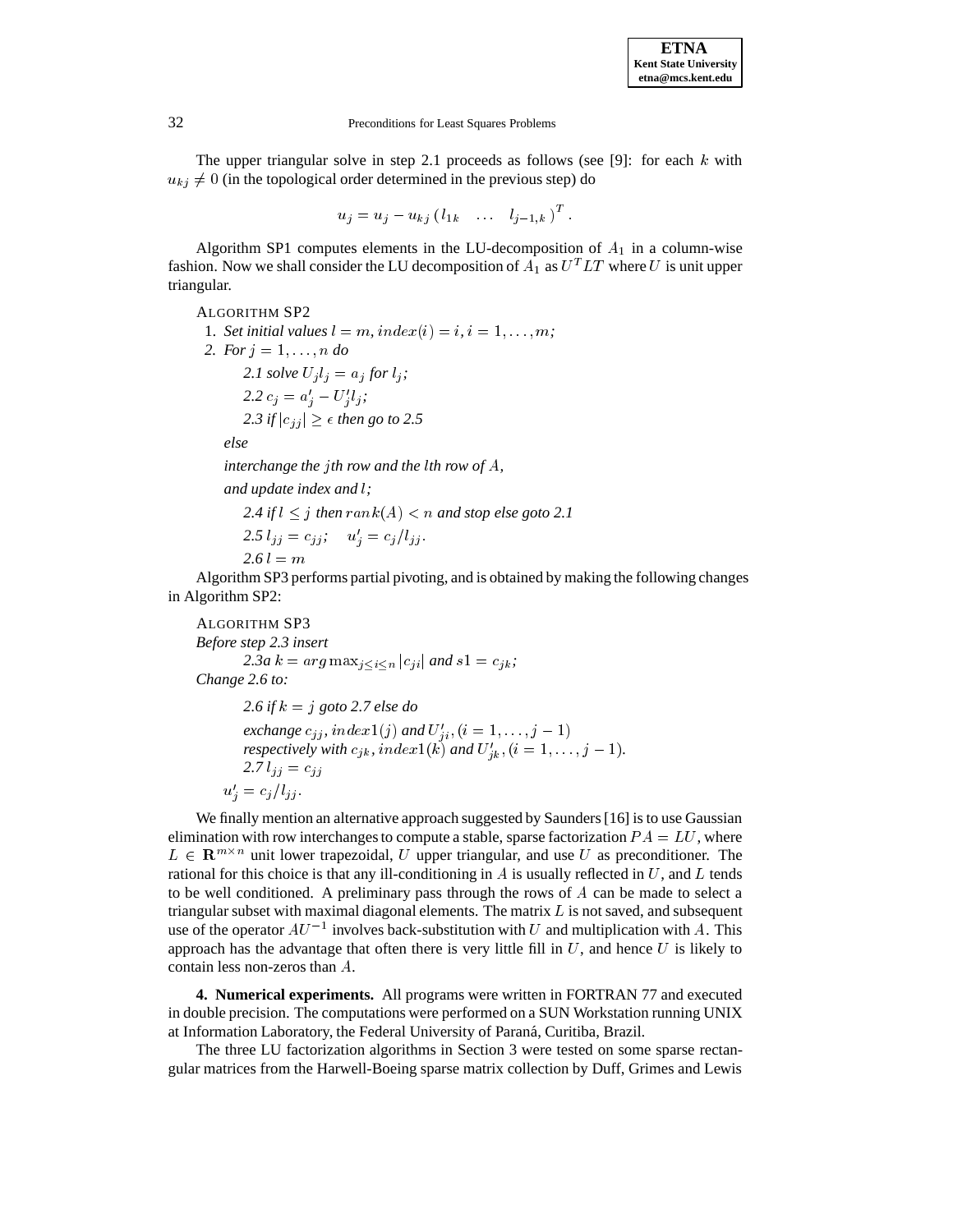[5]. The numerical results are given in Tables 1–3 for the case  $\epsilon = 0$ . The CPU time is the time in seconds for the factorization and  $m$  and  $n$  are the numbers of rows and columns of sparse matrix  $A$ . NZ is the number of nonzero elements in matrix  $A$  and  $NZ2$  the number of nonzero elements in the submatrix  $A_2$ . NZL and NZU are the numbers of nonzero elements of the triangular factors L and U in the LU decomposition of  $A_1$ .

We also did numerical comparisons between the conjugate gradient method and the preconditioned conjugate gradient method with the preconditioner  $A_1$  selected by algorithms in the previous section for the generalized least squares problems (GLSP)  $(5)$  where A and W are Hilbert matrices and  $b$  generated by random number, with convergence tolerance  $\epsilon = 0.0000001$ . The comparison results were given in Table 4.

Algorithm SP1 gives almost the same number of nonzero elements in the LU decomposition as SP2, but needs much more CPU time. Algorithms SP2 and SP3 are faster than SP1 by a factor of 5–10, but have more fill-in. We have also considered  $\epsilon \neq 0$ , e.g.,  $\epsilon = 10^{-10}$  and  $10^{-8}$ . All three algorithms worked for the matrices tested, and gave an LU decomposition of a nonsingular submatrix  $A_1$ . All results have shown that for all algorithms the bigger  $\epsilon$  we give, the less CPU time is used and the more nonzero elements in the LU decomposition of  $A_1$  result.

It follows from Table 4 that the preconditioned conjugate gradient method with selected preconditioner  $A_1$  is much better than the conjugate gradient method in the number of iterations, CPU time and also precision of solutions.

#### REFERENCES

- [1] J. L. BARLOW, N. K. NICHOLS AND R. J. PLEMMONS, *Iterative methods for equality-constrained least squares problems*, SIAM J. Sci. Statist. Comput., 9 (1988), 892–906.
- [2] A. BJÖRCK, *Numerical Methods for Least Squares Problems*, in Frontiers in Applied Mathematics, SIAM, 1996.
- [3] A. BJÖRCK, T. ELFVING AND Z. STRAKOŠ, *Stability of conjugate gradient and Lanczos methods for linear least squares problems*, SIAM. J. Matrix Anal. Appl., 19 (1998), 720–736.
- [4] Y. T. CHEN, *Iterative methods for linear least squares problems*, Technical Report CS-75-04, University of Waterloo, Canada, 1975.
- [5] I. S. DUFF, R. G. GRIMES AND J. G. LEWIS, *User's guide for Harwell-Boeing sparse matrix test problems collection*, Technical Report RAL-92-086, Rutherford Appleton Laboratory, 1992.
- [6] D. J. EVANS AND C. LI, *Numerical aspects of the generalized cg-method applied to least squares problems*, Computing, 41 (1989), 171–178.
- [7] , *The theoretical aspects of the gcg-method applied to least-squares problems*, Inter. J. Comput. Math., 35 (1990), 207–229.
- [8] R. FREUND, *A note on two block SOR methods for sparse least squares problems*, Linear Algebra Appl., 88/89 (1987), 211–221.
- [9] J. R. GILBERT AND T. PEIERLS, *Sparse partial pivoting in time proportional to arithmetic operations*, SIAM J. Sci. Statist. Comput., 9 (1988), 862–874.
- [10] A. JENNINGS AND M. A. AJIZ, *Incomplete methods for solving* A<sup>T</sup> Ax <sup>=</sup> b, SIAM J. Sci. Statist. Comput., 5 (1984), 978–987.
- [11] P. LÄUCHLI, Jordan-Elimination und Ausgleichung nach kleinsten Quadraten, Numer. Math., 3 (1961), 226–240.
- [12] T. L. MARKHAM, M. NEUMANN AND R. J. PLEMMONS, *Convergence of a direct-iterative method for large-scale least-squares problems*, Linear Algebra Appl., 69 (1985), 155–167.
- [13] W. NIETHAMMER, J. DE PILLIS AND R. S. VARGA, *Convergence of block iterative methods applied to sparse least-squares problems*, Linear Algebra Appl., 58 (1984), 327–341.
- [14] C. C. PAIGE, *Fast numerically stable computations for generalized least squares problems*, SIAM J. Numer. Anal., 16 (1979), 165–171.
- [15] E. P. PAPADOPOULOU, Y. G. SARIDAKIS AND T. S. PAPATHEODOROU,*Block AOR iterative schemes for large-scale least-squares problems*, SIAM J. Numer. Anal., 26 (1989), 637–660.
- [16] M. A. SAUNDERS, *Sparse least squares by conjugate gradients: a comparison of preconditioning methods*, in Proceedings of Computer Science and Statistics: Twelfth Annual Conference on the Interface, Waterloo, Canada, 1979.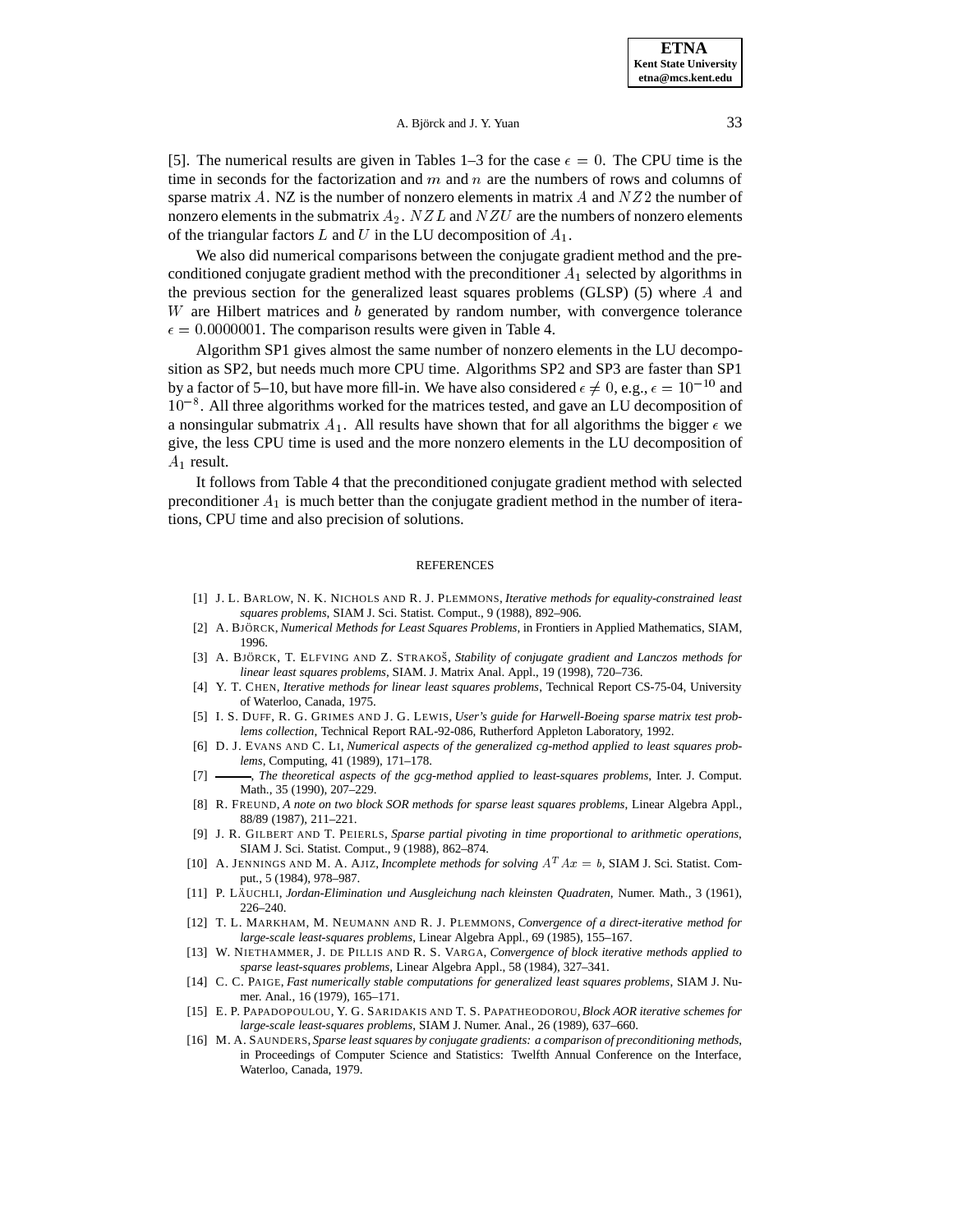- [17] J.-Y. YUAN, *The convergence of the 2-block SAOR method for the least-squares problem*, Appl. Numer. Math., 11 (1993), 429–441.
- [18] **........**, *Iterative Methods for the Generalized Least-Squares Problem*, Ph.D. thesis, Instituto de Matemática Pura e Aplicada, Rio de Janeiro, Brazil, 1993.
- [19] , *Numerical methods for generalized least-squares problems*, J. Comp. Appl. Math., 66 (1996), 571–584.
- [20] J.-Y. YUAN AND A.-N. IUSEM, *Preconditioned conjugate gradient method for generalized least squares problems*, J. Comp. Appl. Math., 71 (1996), 287–297.